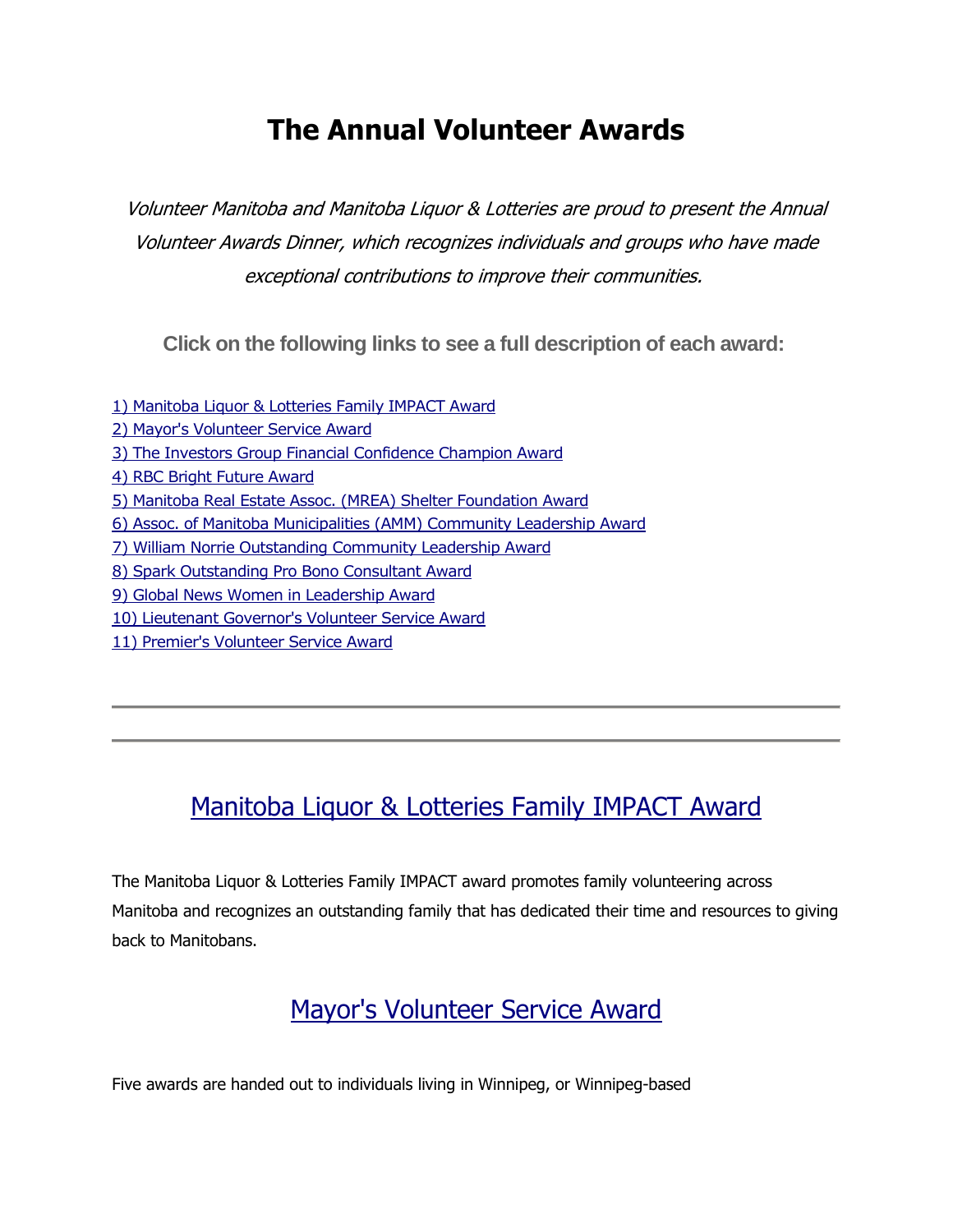agencies/organizations, that have made outstanding contributions to our city through volunteer service.

### [The Investors Group Financial Confidence Champion Award](https://www.volunteermanitoba.ca/awards_details.php?id=5)

The award is given to a volunteer who has demonstrated a commitment to providing exceptional financial education in their community. It recognizes a volunteer who has gone above and beyond in promoting financial literacy, demonstrated leadership and innovation in the order to advance financial confidence, is mentoring new volunteers and/or showing a dedication to building the capacity of an organization.

### [RBC Bright Future](https://www.volunteermanitoba.ca/awards_details.php?id=7) Award

RBC has established the RBC Bright Future Award to be given out at the annual Volunteer Awards Dinner. The award recognizes individuals or groups who have volunteered their time to help youth (ages 13-29) overcome barriers and prepare for success in the areas of career readiness and future readiness.

## [Manitoba Real Estate Association \(MREA\) Shelter Foundation](https://www.volunteermanitoba.ca/awards_details.php?id=8)  [Award](https://www.volunteermanitoba.ca/awards_details.php?id=8)

The MREA Shelter Foundation Award, created by REALTORS® in Manitoba, recognizes volunteers who are deeply committed to supporting shelter-related causes. This award is granted to an individual or group of individuals at the Volunteer Manitoba Annual Awards Dinner. The recognition includes a \$2,500 cash award to be given to the award recipient's charity of choice.

# [Association of Manitoba Municipalities \(AMM\) Community](https://www.volunteermanitoba.ca/awards_details.php?id=9)  [Leadership Award](https://www.volunteermanitoba.ca/awards_details.php?id=9)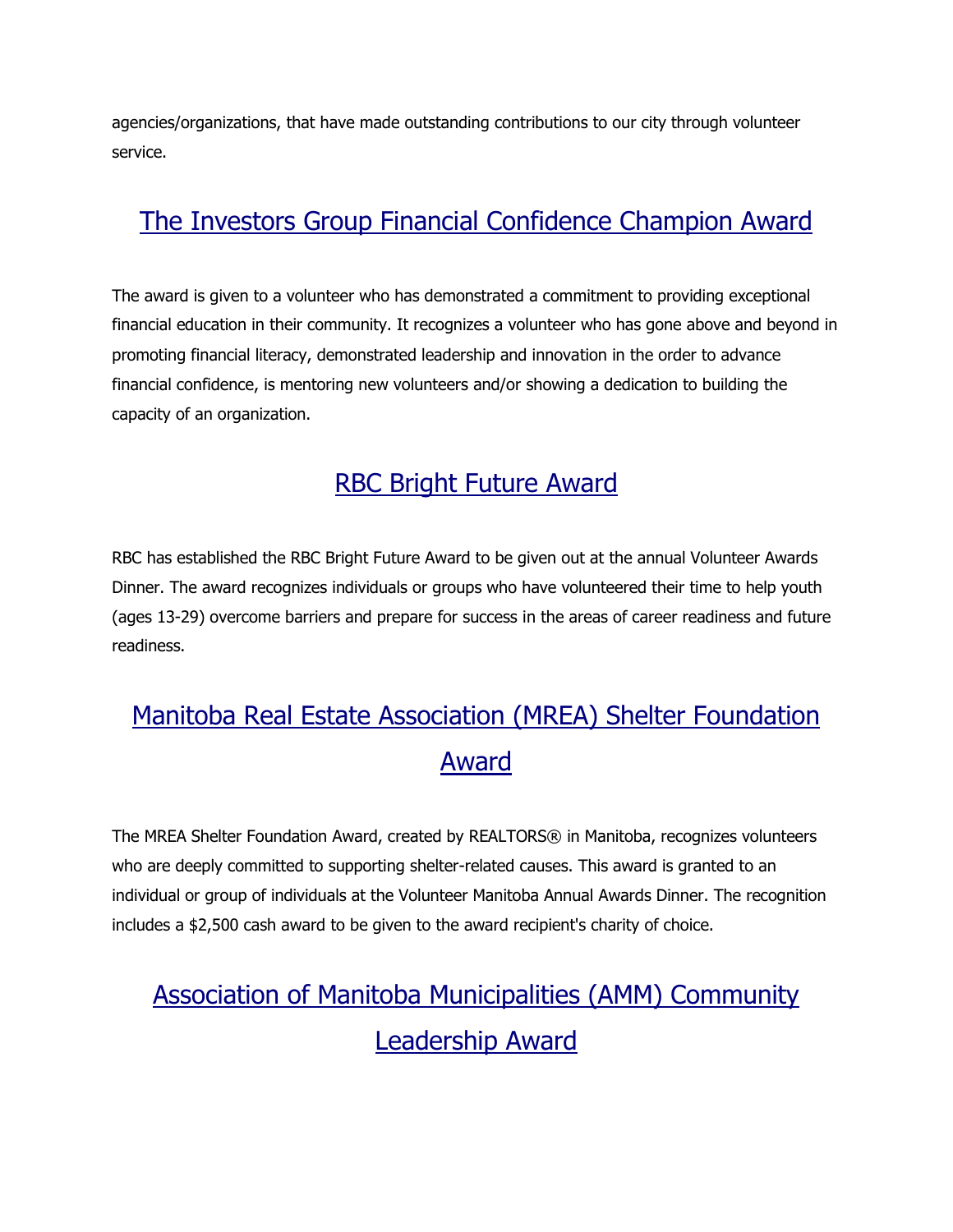AMM recognizes the invaluable contributions and dedication of volunteers in communities. AMM will present the Association of Manitoba Municipalities Community Leadership Award to a deserving candidate who has demonstrated exceptional voluntary leadership within their community.

## [William Norrie Outstanding Community Leadership Award](https://www.volunteermanitoba.ca/awards_details.php?id=10)

This award recognizes an individual living in Winnipeg who has shown a commitment to volunteerism and demonstrated outstanding leadership in their community.

## [Spark Outstanding Pro Bono Consultant Award](https://www.volunteermanitoba.ca/awards_details.php?id=11)

The award will go to an individual or company who has shown themselves to be a leader in the community, providing pro bono services to Winnipeg's community development and community economic development organizations through the completion of a successful match or matches facilitated by Spark.

## [Global News Women in Leadership Award](https://www.volunteermanitoba.ca/awards_details.php?id=12)

The Global News Women in Leadership Award recognizes a woman (or woman-identified) living in Manitoba who has shown a commitment to volunteerism and demonstrated outstanding leadership. Manitoba women who have been significantly involved in mobilizing others to achieve a common goal and improve the lives of those living in Winnipeg, Manitoba or the world will be considered for this award.

#### [Lieutenant Governor's Volunteer Service Award](https://www.volunteermanitoba.ca/awards_details.php?id=1)

This award is presented to individuals who embody the spirit of volunteerism and have made a lasting contribution to their charitable or non-profit group and community.

This award is in two parts: